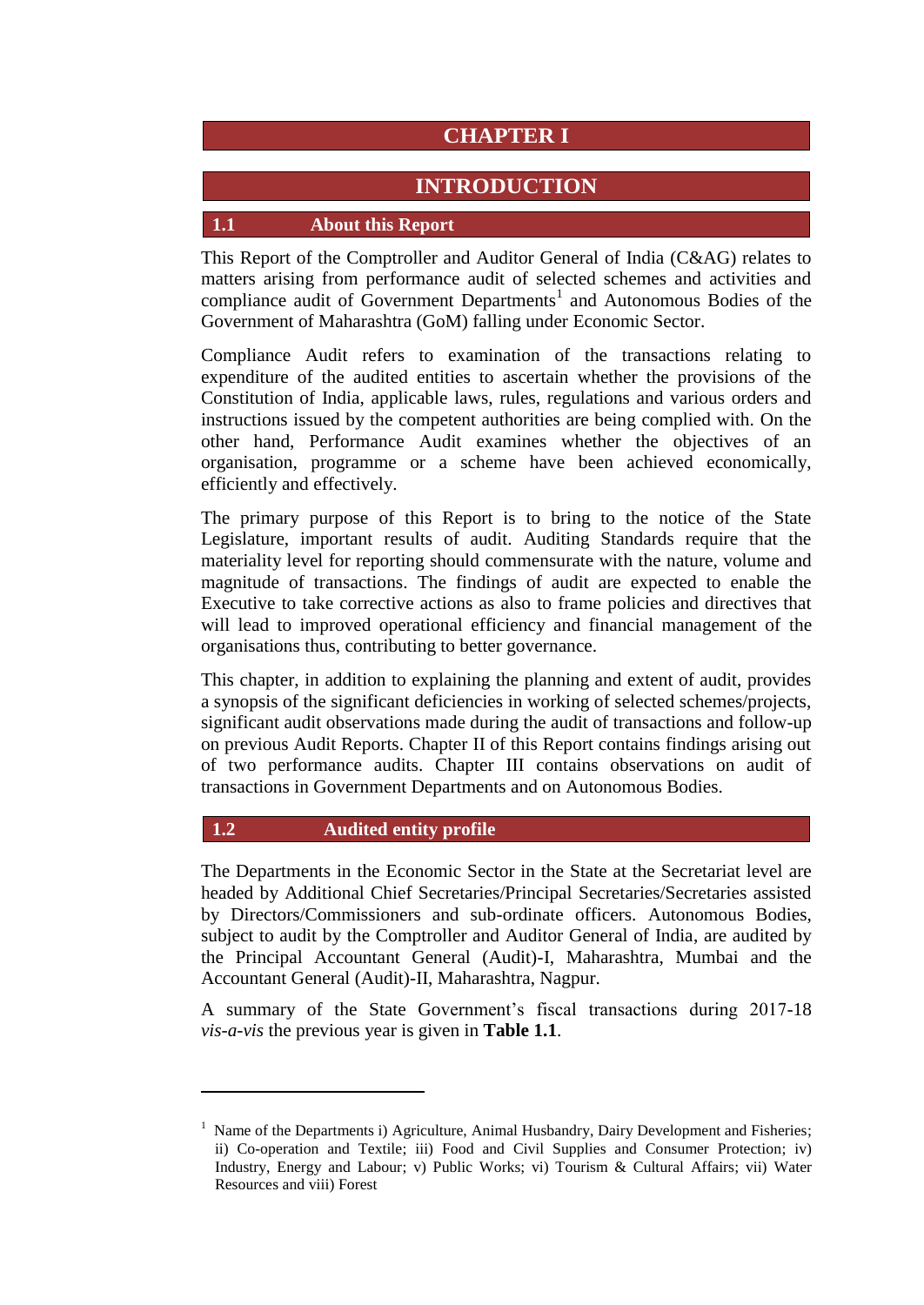|                           |                                        |         |                                      |                                        | $(5$ in crore) |
|---------------------------|----------------------------------------|---------|--------------------------------------|----------------------------------------|----------------|
| 2016-17                   | <b>Receipts</b>                        | 2017-18 | 2016-17                              | <b>Disbursements</b>                   | 2017-18        |
| <b>Section-A: Revenue</b> |                                        |         |                                      |                                        | <b>Total</b>   |
| 204693                    | <b>Revenue receipts</b>                | 243654  | 213229                               | Revenue expenditure                    | 241571         |
| 136616                    | Tax revenue                            | 167932  | 71609                                | General services                       | 78535          |
| 12709                     | Non-tax revenue                        | 16242   | 90282                                | Social services                        | 93054          |
| 33715                     | Share of Union<br>Taxes/Duties         | 37219   | 43843                                | Economic services                      | 54189          |
| 21653                     | Grants from<br>Government of<br>India  | 22261   | 7495                                 | Grants-in-aid and<br>Contributions     | 15793          |
|                           |                                        |         | <b>Section B: Capital and Others</b> |                                        |                |
|                           | Miscellaneous<br>Capital Receipts      |         | 25549                                | Capital Outlay                         | 26842          |
| 1746                      | Recoveries of<br>Loans and<br>Advances | 1778    | 6277                                 | Loans and Advances<br>disbursed        | 979            |
| 48336                     | Public debt<br>receipts <sup>\$</sup>  | 48075#  | 11887                                | Repayment of Public<br>$Debt^{\$}$     | 15782          |
|                           | Appropriation from<br>Contingency fund |         |                                      | Appropriation to<br>Contingency fund   |                |
|                           | Contingency Fund                       |         |                                      | Contingency Fund                       |                |
| 82466                     | <b>Public Account</b><br>Receipts      | 81877   | $67102^{\text{\#}}$                  | <b>Public Account</b><br>Disbursements | 70491*         |
|                           | <b>Opening Cash</b><br><b>Balance</b>  |         |                                      | <b>Closing Cash Balance</b>            |                |
| 22672                     | <b>Sinking Fund</b><br>a)              | 27853   | 27853                                | <b>Sinking Fund</b><br>a)              | 33971#         |
| 32881                     | Cash balance<br>b)                     | 40897   | 40897                                | Cash balance<br>b)                     | 54498          |
| 392794<br>$\mathbf{r}$    | <b>Total</b><br>$\epsilon$             | 444134  | 392794                               | <b>Total</b>                           | 444134         |

#### **Table 1.1: Summary of Fiscal transactions during 2017-18**

*Source: Finance Accounts of respective years*

 $$$ Excluding ways and means advances (Receipt:  $\bar{\tau}$  1,594 crore and Disbursement:  $\bar{\tau}$  1,594 crore)

#Lower rounding \*Higher rounding

#### **1.3 Authority for audit**

The authority for audit by the C&AG is derived from Articles 149 and 151 of the Constitution of India and the Comptroller and Auditor General's (Duties, Powers and Conditions of Service) Act, 1971. The C&AG conducts audit of expenditure of the Departments of GoM under the provisions of the C&AG's (DPC) Act, 1971 and Regulations on Audit and Accounts, 2007 issued by the C&AG.

### **1.4 Organisational structure of the offices of the Principal Accountant General (Audit)-I, Maharashtra, Mumbai and the Accountant General (Audit)-II, Maharashtra, Nagpur**

Under the directions of the C&AG, the Offices of the Principal Accountant General (Audit)-I, Maharashtra, Mumbai and the Accountant General (Audit)-II, Maharashtra, Nagpur conduct the audit of the various Government Departments and Offices/ Autonomous Bodies/institutions under them. While 17 districts from Konkan and Western Maharashtra regions fall under the audit jurisdiction of the Principal Accountant General (Audit)-I, Maharashtra, Mumbai, the remaining 19 districts from Vidarbha and Marathwada regions are under the audit jurisdiction of the Accountant General (Audit)-II, Maharashtra, Nagpur.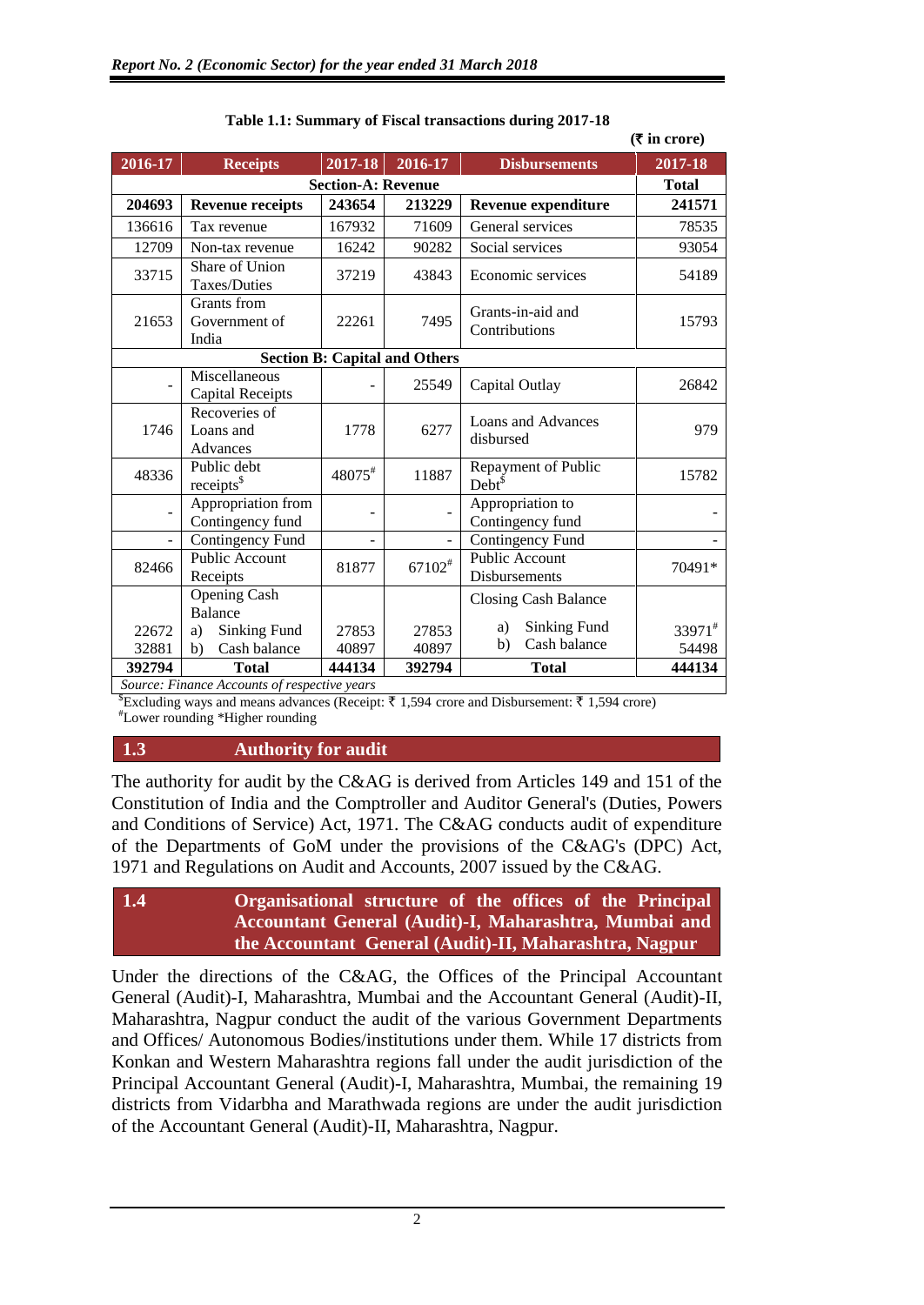### **1.5 Planning and conduct of audit**

The audit process starts with the assessment of risk faced by various departments of the GoM, based on expenditure incurred, criticality/ complexity of activities, the levels of delegated financial powers and assessment of overall internal controls and concerns of stakeholders. Previous audit findings are also considered in this exercise. Based on this risk assessment, the frequency and extent of audit are decided. During 2017-18, audit of 297 units (compliance and performance audits) of the various Departments/Organisations was carried out. The audit plan covered those units/entities which were vulnerable to significant risks as perceived by Audit.

After completion of audit of each unit, Inspection Reports (IRs) containing audit findings are issued to the Heads of the Departments. The Departments are requested to furnish replies to the audit findings within one month of receipt of the IRs. Whenever replies are received, audit findings are either settled or further action for compliance is advised. The important audit observations arising out of these IRs are processed for inclusion in the Audit Reports which are submitted to the Governor under Article 151 of the Constitution of India.

#### **1.6 Significant audit observations**

### **1.6.1 Performance audit of programmes/activities/Departments**

The significant findings of Performance audits are discussed below.

#### **Distribution of Agricultural Inputs to Farmers in Maharashtra**

A performance audit on Distribution of Agricultural Inputs to Farmers in Maharashtra for the period 2013-18 indicated that there was shortfall in the supply of seeds as compared to the total requirement of seeds in the State. The seed production chain in the State was adversely affected which was more severe in case of soyabean seed, resulting in shortage in availability of quality certified seeds to the farmers. Allowing re-registration of some companies, overlooking quality deficiencies in Micro Irrigation systems manufactured/supplied by them, placing incorrect facts on record, resulted in extending unwarranted financial benefit to them. The grants released for SC and ST categories by Government of India under Micro Irrigation schemes, could not be utilized. Infrastructure for Deoxyribonucleic acid (DNA) fingerprint test was created without inclusion of provisions of such tests and analysis in Seed Act 1966, resulting in facilities remaining inoperative after construction, besides idle expenditure thereon.

There was underutilization of funds resulting in surrender of fund. There were instances of incorrect reporting in Utilisation Certificates. The unspent balance of funds received as Government of India share was credited to the receipt head of Government account instead of reducing it from the concerned major/minor heads. There were cases of misappropriation of money collected by officials from beneficiaries as farmers' contribution (*Lokwata*). No stringent action was taken by the department against such erring officials.

In the demonstration programmes, the department used old variety of seed instead of new one, which defeated the objectives of promoting new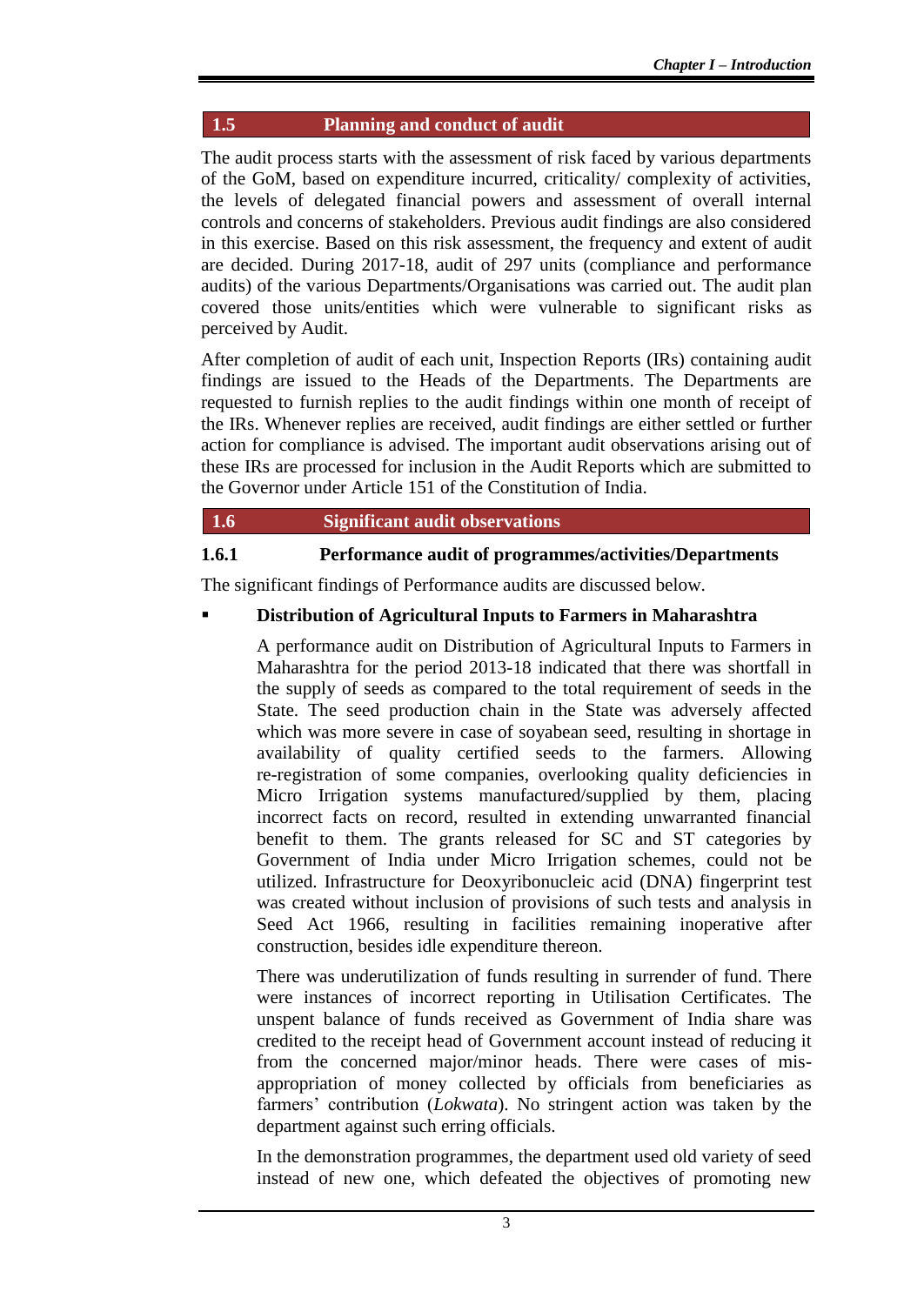variety of seed. The production subsidy for foundation and certified seeds was not paid to farmers. There were instances of non-distribution of implements. Micro nutrients were not supplied to farmers in time. The Soil Testing Mini Lab Kits were purchased without assessing the requirement. There were deficiencies in online web portal for Micro Irrigation scheme.

The maintenance of records at field level relating to distribution of agricultural inputs to farmers was deficient; hence audit could not ascertain the beneficiaries to whom the inputs were distributed and whether they were distributed timely. The samples of seeds to be drawn were reduced in last three years, even though the number of producers, distributors and sellers increased. The target for quality control checks was not fixed prior to the beginning of the kharif season and as such there was delay in furnishing quality test reports. There was delay in submitting the test results by the laboratories for agricultural inputs resulting in distribution of inferior quality of inputs to the farmers in case of failed samples. The percentage prescribed for cross check of Micro Irrigation systems by inter-district teams were not exercised by them.

*(Paragraph 2.1)*

### **Management of Tiger Reserves in Maharashtra**

A performance audit on Management of Tiger Reserves in Maharashtra for the period 2012-18 indicated that apex level interventions for enabling policy decisions and major initiatives for protection and conservation of tigers were found to be inadequate. The Tiger Conservation plans, which play a significant role in finalizing the management strategy for 10 years were either not being formulated or were formulated with delays. Compartment histories which are important for providing inputs for plan formulation were not being maintained in any of the Tiger Reserves.

Presence of human settlements and tourist facilities in core tiger habitats caused disturbances to wildlife and also reduced available inviolate space. The buffer area was fragmented owing to large number of villages, farmlands, highways and railway lines resulting in animal deaths. High tension electric lines passing through tiger reserves were not insulated.

Support infrastructure critical for protection of tiger habitats were found inadequate. Unregulated tourism was also a cause of concern. The monitoring and internal control mechanism required strengthening.

*(Paragraph 2.2)*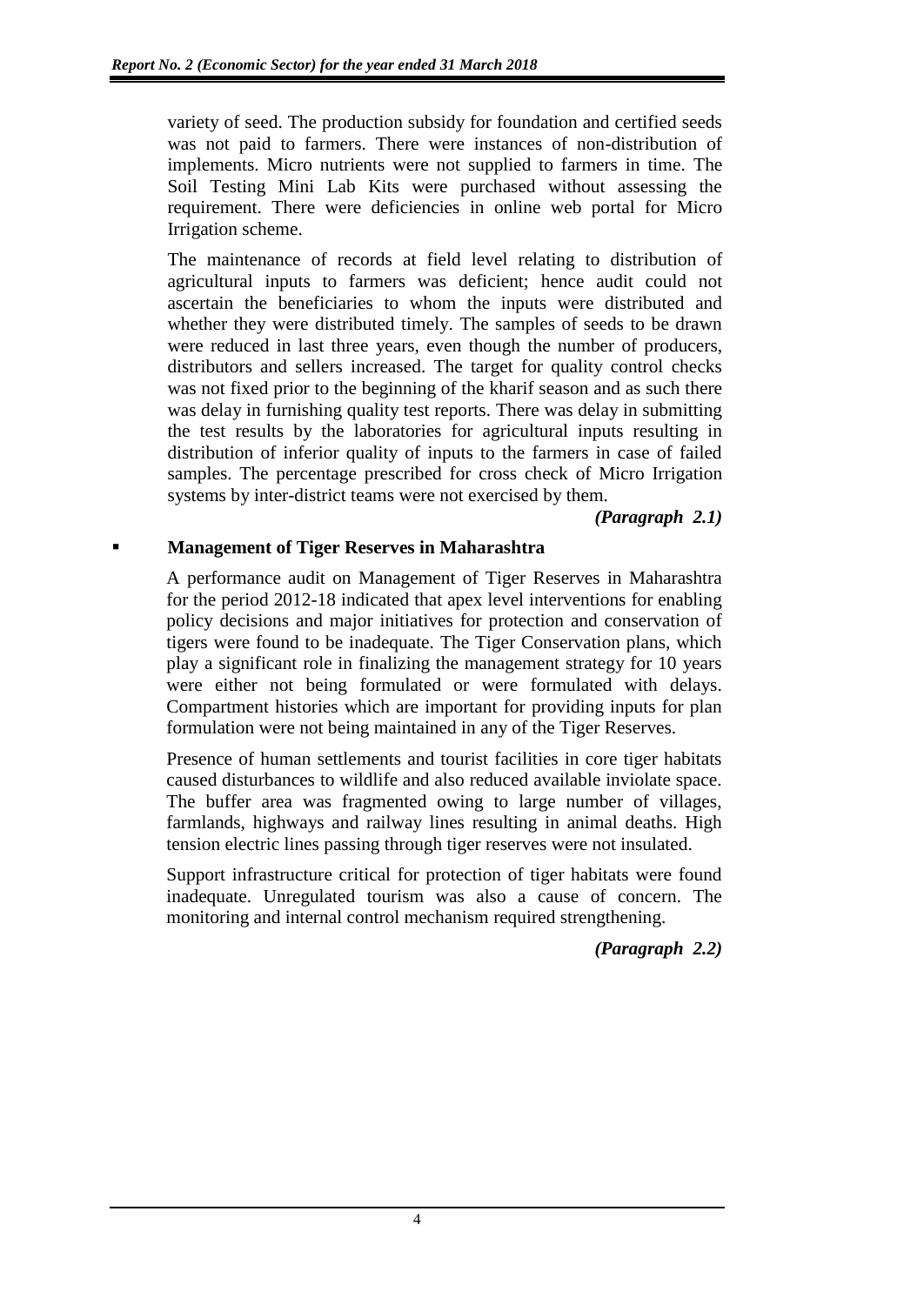### **1.6.2 Compliance audit of Government transactions**

The important findings of compliance audit paragraphs are discussed below:

#### **State Compensatory Afforestation Fund Management and Planning Authority (CAMPA)**

Audit of State CAMPA revealed that a huge number of diversion proposals were pending at various stages for approval. The Additional Principal Chief Conservator of Forest cum Nodal Officer did not maintain a database of non-forest land or degraded land received against the diversion of forest land. The details were also not maintained at Additional Principal Chief Conservator of Forest (CAMPA) and at circles. The preparation of annual plan of operation was found deficient as there were cases of inclusion of compensatory afforestation works without adequate survey; non-inclusion of plantation works in plan within the stipulated period; inclusion of inadmissible items under CAMPA and inclusion of plantation works from State scheme. Besides, there were delays in submission of annual plans of operation to the Steering Committee. When compensatory afforestation works were executed on alternate lands, necessary approvals of Ministry of Environment and Forest were not taken always. Ministry of Environment and Forest's stipulations in respect of works permitted to be undertaken with attached condition were also not followed. Thus, CAMPA funds could not be used economically and efficiently as delays in approvals had resulted in cost escalation which was not recovered from the user agencies and CAMPA funds had to be used. The scheme was ineffective in many instances as there were cases of diversion of fund for inadmissible purposes/unsuitable works and non-grounding of compensatory afforestation works under Annual Plan Operation as per rules. The reconciliation by Additional Principal Chief Conservator of Forest cum Nodal Officer with Adhoc CAMPA for the amounts credited by the User Agencies was still pending. There were unreconciled differences between amounts released by State CAMPA and that shown as received by the circle offices under CAMPA. There were weak monitoring with resultant poor quality in execution of works.

*(Paragraph 3.1)*

### **Implementation of Small Hydro Projects on PPP basis in Maharashtra**

Audit on implementation of Small Hydro Project (SHP) on PPP basis covering the period 2013-14 to 2017-18 revealed that out of 121 projects identified by the Department, feasibility study of 61 sites (installed capacity of 266.87 Mega Watt) had not been completed at the time of identification of sites and 27 sites (installed capacity of 78.65 MW) were dropped being financially infeasible. Further as against estimated installed capacity of 417.85 MW, only 36.85 MW installed capacity was achieved.

In respect of six selected commissioned projects, one project was commissioned within scheduled time and five projects were commissioned after delays ranging from 17 months to 63 months. There was time overrun ranging from 39 to 53 months in respect of two ongoing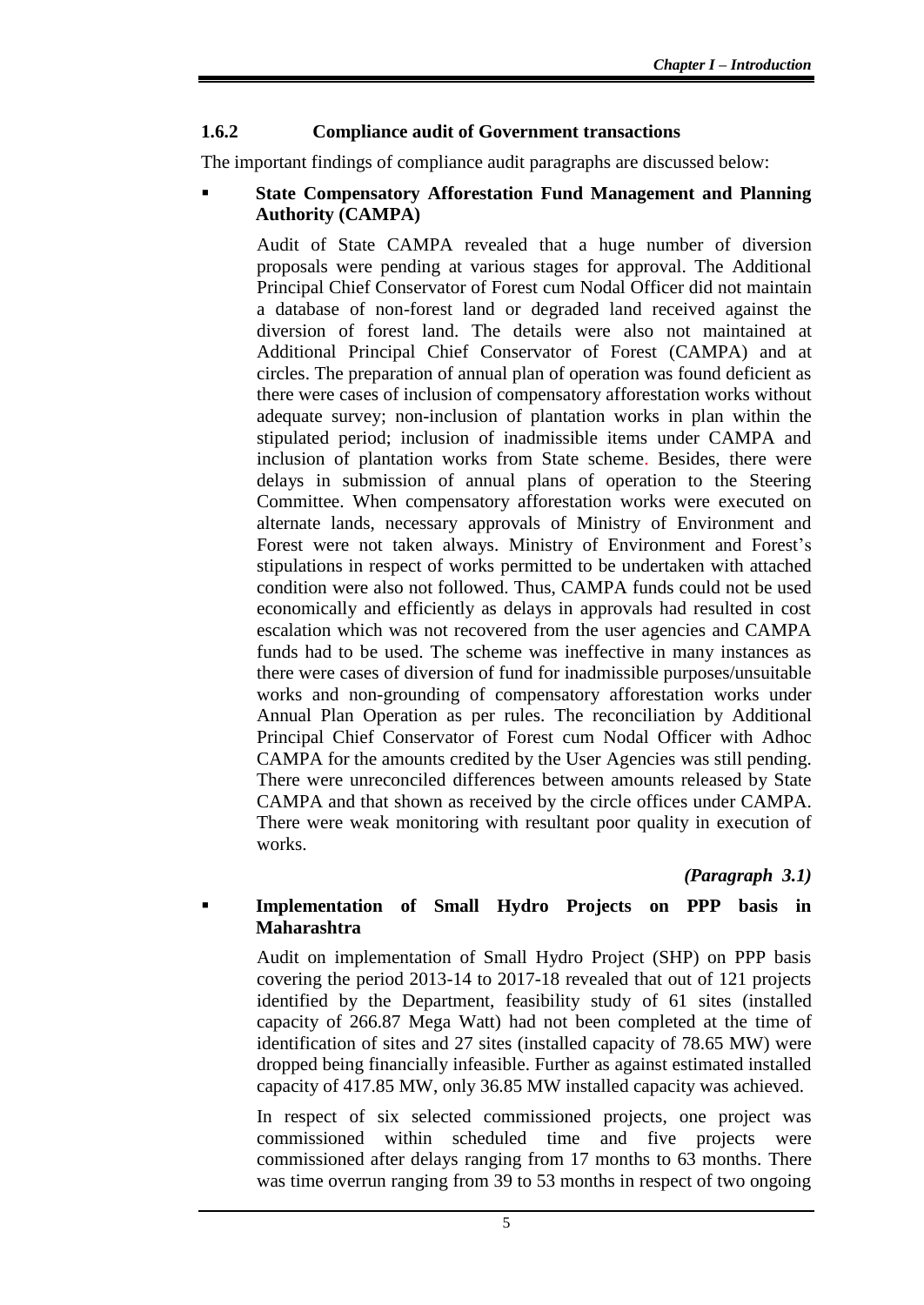projects due to non-completion of dam and land handed over to developer was not in the name of Department. The projected annual power generation was not achieved, among other things, due to release of lesser volume of water.

Thus, due to improper planning and inadequate monitoring the objective of harnessing the green power with the help of private sector was largely defeated. Had the planning and monitoring been better, the outcome could have been different.

### *(Paragraph 3.2)*

### **Implementation of Accelerated Irrigation Benefits Programme**

Under Accelerated Irrigation Benefit Programme (AIBP), 68 major/minor projects were included in the State since inception, of which 39 projects were completed prior to March 2013. Out of the remaining 29 projects, five were completed during 2013-18 leaving 24 projects ongoing as on March 2018.

The total funds received under AIBP were  $\bar{\tau}$  11,541.58 crore (GoI share:  $\overline{\xi}$  1,346.05 crore; GoM share:  $\overline{\xi}$  10,195.53 crore) during 2013-18 against which expenditure incurred was  $\bar{\tau}$  10,865.81 crore. The GoM delayed request for recovery of  $\bar{\tau}$  90.08 crore towards construction and operation cost of Tillari Major Irrigation Project from Government of Goa since 2013-14. The Jalgaon Municipal Corporation (JMC) owed  $\overline{5}$  757.85 crore to the Tapi Irrigation Development Corporation towards cost involved in increasing height of Waghur dam for providing drinking water to JMC.

Out of 18 test checked projects in audit, 16 (89 *per cent*) were not completed within the timeline thereby defeating the very objective of accelerating the completion of irrigation projects under the AIBP. The time overrun in 18 projects ranged between five years to 10 years while the cost overrun was  $\bar{\tau}$  7,486.50 crore.

In Wang project out of 1,922 families to be resettled only 832 were resettled while eight amenities in the 15 villages of Wang project and two amenities in one village of Dhom-Balkawadi project were not provided.

### *(Paragraph 3.3)*

 Indecision to close down Mother Dairy, Kurla and Central Dairy, Aarey, Goregaon and to accommodate the identified surplus staff and machineries in Government Milk Scheme, Worli by Dairy Development Department and Government resulted in recurring loss of  $\bar{\tau}$  39.11 crore per annum as well as nugatory expenditure of  $\bar{\tau}$  17.51 crore.

### *(Paragraph 3.4)*

Fraudulent payment of  $\bar{\tau}$  12.21 crore against purported supply of material, which had actually never been supplied or brought to the work-site.

# **(***Paragraph 3.5***)**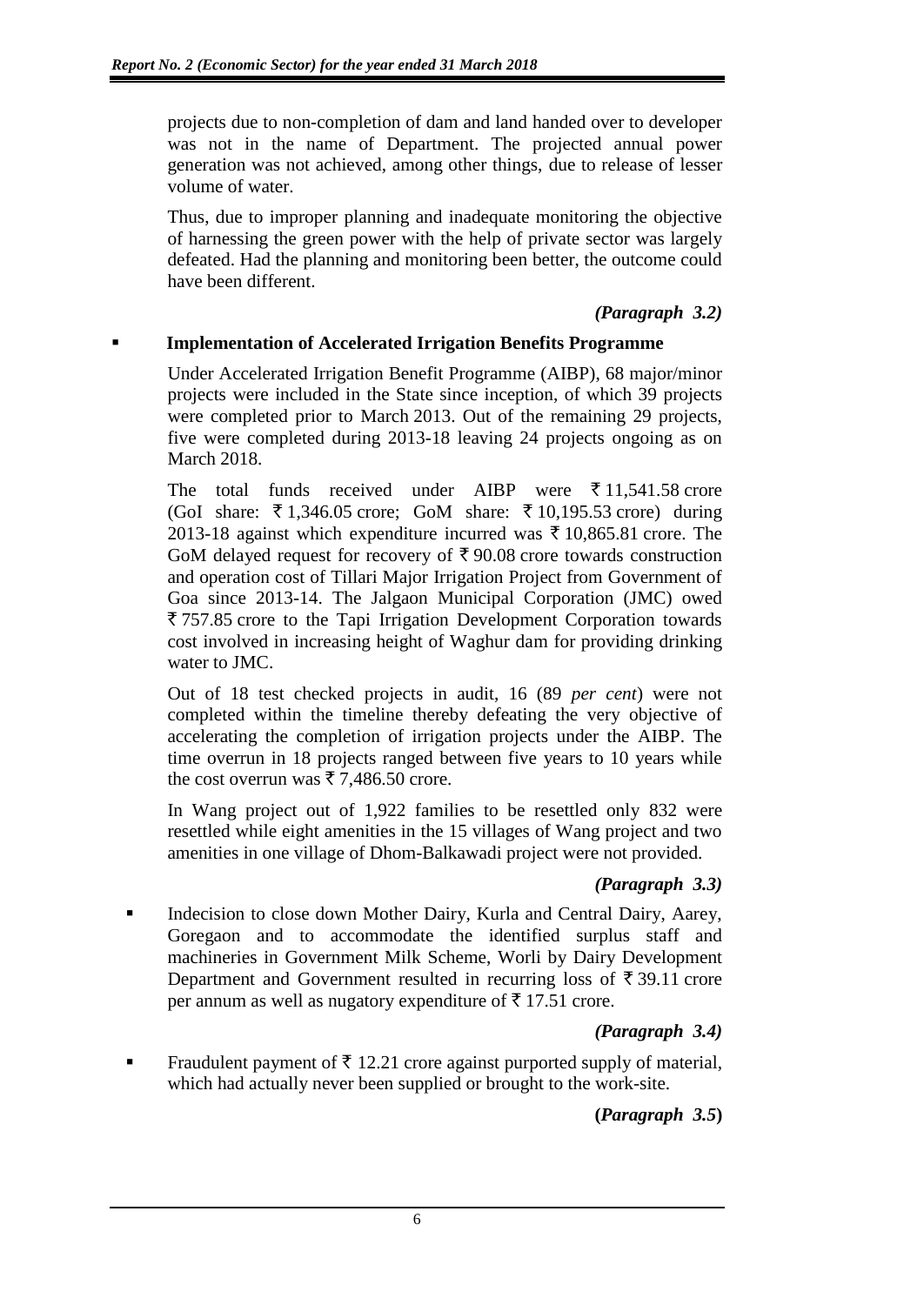**Commencement of work without acquisition of required land resulted in** blocking of  $\bar{\tau}$  2.18 crore on account of secured advance. Besides,  $\bar{\tau}$  14.66 crore incurred on works proved to be unproductive.

### *(Paragraph 3.6.1)*

■ Unfruitful expenditure of  $\bar{\tau}$  3.54 crore was incurred on excavation and dewatering works owing to non-acquisition of required land for Lower Penganga Project.

# *(Paragraph 3.6.2)*

The objectives of Lower Tapi Project could not be fulfilled owing to slow progress of land acquisition and tardy implementation of construction of dam and gate works there by rendering the expenditure of  $\bar{\tau}$  235.02 crore incurred on the project unfruitful.

# *(Paragraph 3.6.3)*

Excess payment of  $\bar{\tau}$  2.54 crore was made to contractor due to payment at higher rates than tendered rates in Sapan Project.

# *(Paragraph 3.7)*

Incorrect revision of rate analysis resulted in excess payment of  $\bar{\tau}$  16.13 crore to the contractor.

# *(Paragraph 3.8)*

 Tardy implementation of the work resulted in unfruitful expenditure of  $\overline{\xi}$  7.76 crore due to non-completion of bridge even after lapse of nine years. Moreover, the very objective of providing all weather road connectivity between Chikalthana and Bhatkheda villages was defeated.

# *(Paragraph 3.9)*

 Failure to get the work of submersible bridge across Godavari river executed from the contractor and non-completion of remaining portion of the work for last five years resulted in blocking of  $\bar{\tau}$  1.83 crore.

# *(Paragraph 3.10)*

# **1.7 Responsiveness of Government to Audit**

### **1.7.1 Inspection reports outstanding**

Periodical inspections of government departments are conducted to test-check their transactions and verify the maintenance of important accounting and other records as per prescribed rules and procedures. These inspections are followed up with Inspection Reports (IRs) which are also issued to the Heads of the Offices inspected, with copies to the next higher authorities. Half yearly reports of pending IRs are sent to the Secretaries of the departments concerned to facilitate monitoring of action taken on the audit observations included in the IRs.

As of June 2018, 2,766 IRs (8,094 paragraphs) were outstanding. Year-wise details of IRs and paragraphs are shown in **Appendix 1.1**.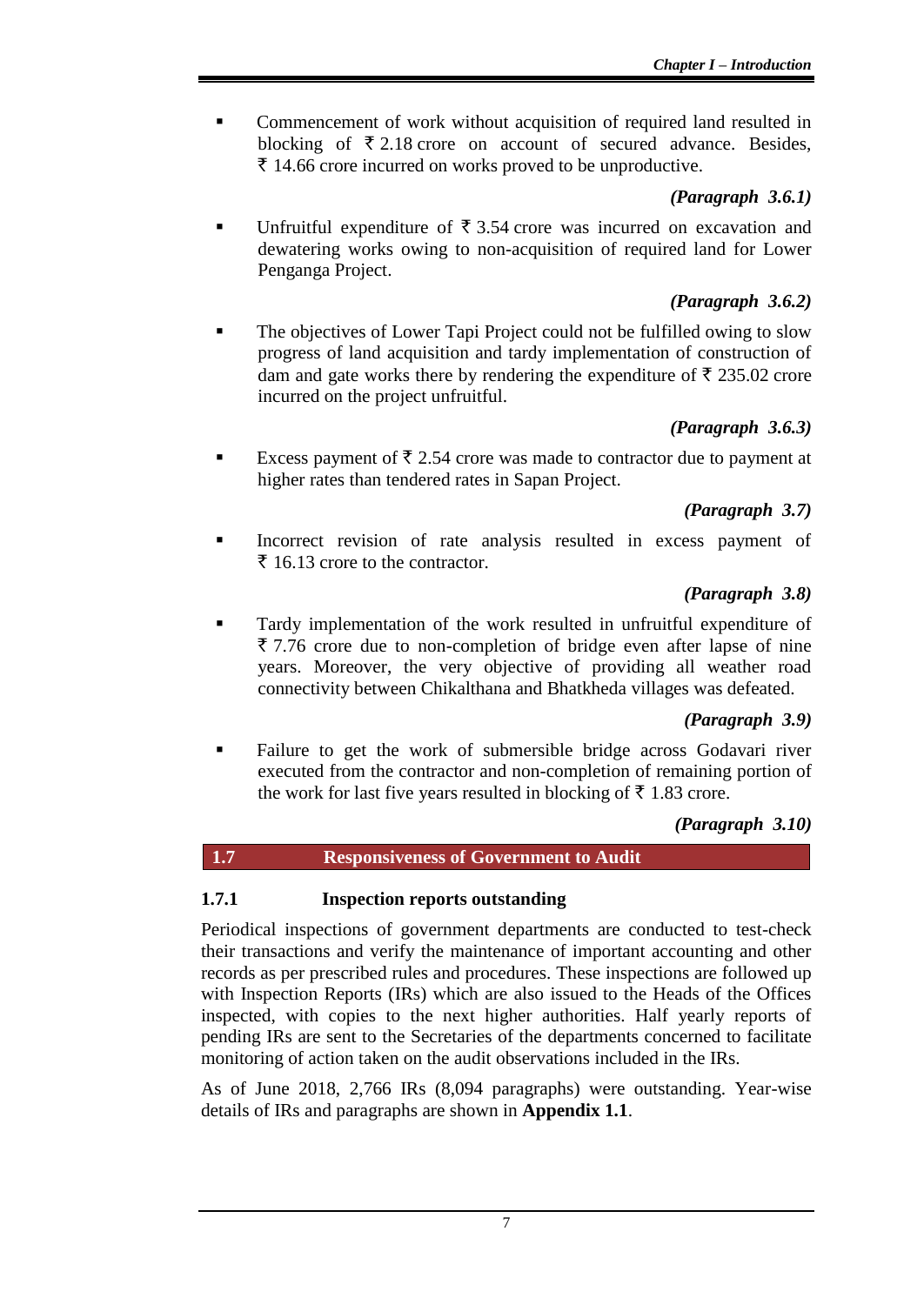#### **1.7.2 Response of Departments to draft paragraphs and performance audits**

The draft paragraphs and performance audit reports to be included in this report were forwarded to the Principal Secretaries/Secretaries of the concerned Departments between April 2018 and August 2018 with a request to send the responses within six weeks. The Government replies were received in respect of both the performance audits and 10 compliance audit paragraphs featured in this Report. Replies in respect of remaining two compliance audit paragraphs are yet to be received (January 2019).

### **1.7.3 Follow-up on Audit Report**

According to instructions issued by the Finance Department, GoM in January 2001, Administrative Departments were required to furnish Explanatory Memoranda (EMs) duly verified by Audit to the Maharashtra Legislature Secretariat in respect of paragraphs included in the Audit Reports, within three months of presenting the Audit Reports to the State Legislature. The Administrative Departments, however, did not comply with these instructions. The status of outstanding EMs from 2012-13 to 2016-17 is indicated in **Table 1.2**.

| <b>Audit</b><br><b>Report</b> | Date of tabling the<br><b>Report</b> | Number of<br><b>Paragraphs and</b><br><b>Reviews</b> | Number of<br><b>EMs</b> received | <b>Balance</b> |
|-------------------------------|--------------------------------------|------------------------------------------------------|----------------------------------|----------------|
| 2012-13                       | 24 December 2014                     | 10                                                   | 08                               | 02             |
| 2013-14                       | 10 April 2015                        | 08                                                   | 07                               | 01             |
| 2014-15                       | 13 April 2016                        | 10                                                   | 08                               | 02             |
| 2015-16                       | 07 April 2017                        | 11                                                   | 11                               |                |
| 2016-17                       | 28 March 2018                        | 15                                                   |                                  | 15             |
|                               | <b>Total</b>                         | 54                                                   | 34                               | 20             |

**Table 1.2: Status of submission of Explanatory Memoranda during 2012-17**

The EMs in respect of five paragraphs relating to the period prior to 2012-13 were also outstanding. Department-wise details are shown in **Appendix 1.2.**

With a view to ensuring accountability of the Executive in respect of all the issues dealt with in the Audit Reports, the Public Accounts Committee (PAC) lays down in each case, the period within which Action Taken Notes (ATNs) on its recommendations should be sent by the Departments.

The PAC discussed 349 paragraphs pertaining to the Audit Reports for the years from 1985-86 to 2016-17 and made 349 recommendations of which, ATNs were pending on 281 recommendations as indicated in **Table 1.3.**